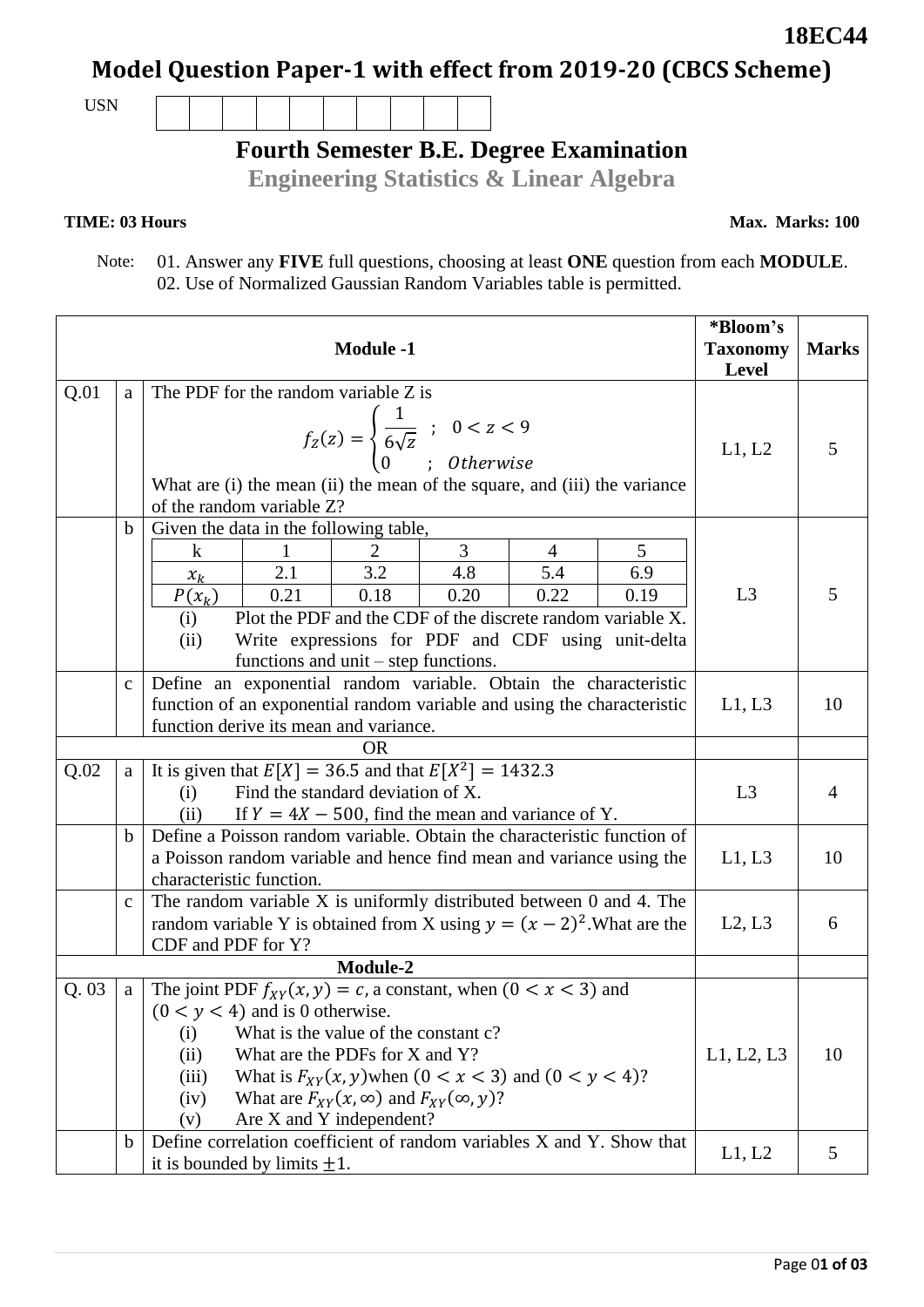### **18EC44**

|       | $\mathbf{C}$                | X is a random variable with $\mu_X = 4$ and $\sigma_X = 5$ . Y is a random variable<br>with $\mu_Y = 6$ , and $\sigma_Y = 7$ . The correlation coefficient is 0.7.                                                                                                                                                                                                                                                                                                                                                                      | L <sub>3</sub> | 5      |
|-------|-----------------------------|-----------------------------------------------------------------------------------------------------------------------------------------------------------------------------------------------------------------------------------------------------------------------------------------------------------------------------------------------------------------------------------------------------------------------------------------------------------------------------------------------------------------------------------------|----------------|--------|
|       |                             | If $U = 3X + 2Y$ , what are Var[U], Cov [UX] and Cov [UY]?                                                                                                                                                                                                                                                                                                                                                                                                                                                                              |                |        |
|       |                             | <b>OR</b>                                                                                                                                                                                                                                                                                                                                                                                                                                                                                                                               |                |        |
| Q.04  | a                           | X is a random variable uniformly distributed between 0 and 3. Y is a<br>random variable, independent of X, uniformly distributed between<br>+2 and $-2$ . W = X + Y. What is the PDF for W?                                                                                                                                                                                                                                                                                                                                             | L2, L3         | 8      |
|       | $\mathbf b$<br>$\mathbf{C}$ | The random variable Z is uniformly distributed between 0 and 1. The<br>random variable Y is obtained from Z as follows: $Y = 3.5Z + 5.25$<br>One hundred independent realizations of Y are averaged:<br>$V = \frac{1}{100} \sum_{i=1}^{100} Y_i$<br>Estimate the probability $P(V \le 7.1)$<br>(i)<br>(ii) If 1000 independent calculations of V are performed, approximately<br>how many of these calculated values for V would be less than 7.1?<br>Explain briefly the following random variables.<br>(i) Chi-Square Random Variable | L3, L4<br>L1   | 8<br>4 |
|       |                             | (ii) Student's t Random Variable                                                                                                                                                                                                                                                                                                                                                                                                                                                                                                        |                |        |
| Q.05  | a                           | Module-3<br>With the help of an example, define Random Process and discuss<br>distributions and density functions of a random process.                                                                                                                                                                                                                                                                                                                                                                                                  | L1             | 5      |
|       | $\mathbf b$                 | A random process is described by<br>$X(t) = A \cos(\omega_c t + \varphi + \theta)$<br>Where A, $\omega_c$ and $\varphi$ are constants and where $\theta$ is a random variable<br>uniformly distributed between $\pm \pi$ . Is $X(t)$ wide-sense stationary? If not,<br>then why not? If so, then what are the mean and the autocorrelation<br>function for the random process?                                                                                                                                                          | L2, L3         | 8      |
|       | $\mathbf{c}$                | Define the autocorrelation function (ACF) of a random process and<br>discuss its properties.                                                                                                                                                                                                                                                                                                                                                                                                                                            | L1, L2         | 7      |
|       |                             | <b>OR</b>                                                                                                                                                                                                                                                                                                                                                                                                                                                                                                                               |                |        |
| Q.06  | a l                         | $X(t)$ and Y(t) are independent, jointly wide-sense stationary random<br>processes given by,<br>$X(t) = A \cos(\omega_1 t + \theta_1)$ and $Y(t) = B \cos(\omega_2 t + \theta_2)$ .<br>If $W(t) = X(t)Y(t)$ then find the ACF $R_W(\tau)$ .                                                                                                                                                                                                                                                                                             | L3             | 6      |
|       | $\mathbf b$                 | Assume that the data in the following table are obtained from a<br>windowed sample function obtained from an ergodic random process.<br>Estimate the ACF for $\tau = 0$ , 2 ms and 4 ms, where $\Delta t = 2$ ms.<br>$\begin{array}{ c c c c c c c c c c c } \hline 1.0 & 2.2 & -1.6 & -2.0 & -2.5 & 2.5 & 1.6 \\ \hline 2 & 3 & 4 & 5 & 6 & 7 & 8 \\ \hline \end{array}$<br>$1.5$   $2.1$<br>x(t)<br>$-1.8$<br>3 <sup>T</sup><br>$\boldsymbol{k}$<br>9<br>$\Omega$                                                                     | L2, L3         | 6      |
|       | $\mathbf{C}$                | Suppose that the PSD input to a linear system is $S_X(\omega) = K$ . The cross-<br>correlation of the input $X(t)$ with the output $Y(t)$ of the linear system is<br>found to be<br>$R_{XY}(\tau) = K \begin{cases} e^{-\tau} + 3e^{-2\tau} & \tau \ge 0 \\ 0 & \tau < 0 \end{cases}$<br>What is the power filter function $ H(j\omega) ^2$ ?                                                                                                                                                                                           | L3, L4         | 8      |
|       |                             | Module-4                                                                                                                                                                                                                                                                                                                                                                                                                                                                                                                                |                |        |
| Q. 07 | a                           | Describe the column space and the null space of the following<br>matrices.<br>(i) $A = \begin{bmatrix} 1 & -1 \\ 0 & 0 \end{bmatrix}$ (ii) $B = \begin{bmatrix} 0 & 0 & 3 \\ 1 & 2 & 3 \end{bmatrix}$                                                                                                                                                                                                                                                                                                                                   | L2, L3         | 4      |
|       | $\mathbf b$                 | Determine whether the vectors $(1, 3, 2), (2, 1, 3)$ and $(3, 2, 1)$ are<br>linearly dependent or independent.                                                                                                                                                                                                                                                                                                                                                                                                                          | L <sub>3</sub> | 6      |